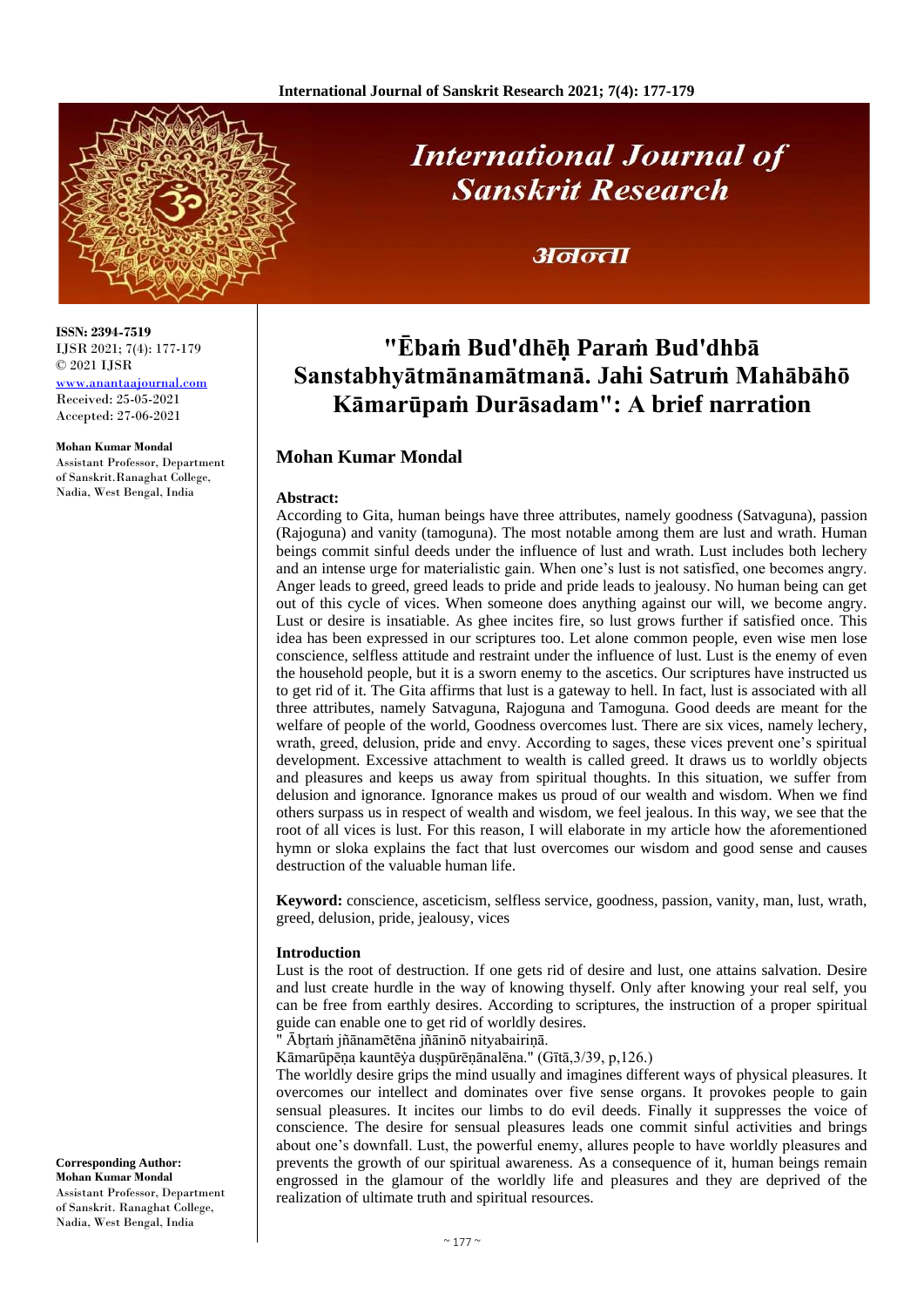Indrāẏāṇi manōbud'dhirasyādhiṣṭhānamucyatē. Ētairbimōhaỳatyēṣa jñānamābr̥tya dēhinama. (Gītā,3/40, p,127).

According to our religious text, lust overcomes our senses and intellect. Mind, intellect and senses constitute the seat of lust. First of all, human beings should control their passion and restrain their senses to do away with lust. People fail to realize their capacity or spiritual strength until do not gain command over intellect, mind and senses. If they fail to control intellect, mind and senses, there is possibility of them being misled. Lust also overcomes our soul in this case. But scriptures point out that mind is more powerful than senses, intellect is more powerful than mind and soul is more powerful than intellect.

> "Indriẏāṇi parāṇyāhurindrīẏēbhyaḥ paraṁ manaḥ. Manasastu parā bud'dhiryōbud'dhēḥ paratastu saḥ." (Gītā,3/42,p,128.)

Kathopanisad has stressed that one, who possesses intellect as conscientious charioteer and controls mind as a bridle, can also command one's senses according to one's will and attain salvation getting rid of the cycle of birth and death.

> "Ātmānaṁ rathinaṁ bid'dhi śarīraṁ rathamēba tu. Bud'dhiṁ tu sārathiṁ bid'dhi manaḥ pragrahamēba ca." (Kaṭha upaniṣada,1/3/3,p,106.)

It is said in the Gita that mind, intellect and senses under the influence of inner soul is our friend, but when they act independently they prove to be our enemy. Hence it is seen that in spite of being less powerful than mind and intellect, unbridled senses dominate human beings more effectively in reality.

Only If one controls mind, one will be able to control one's senses and intellect. According to Sage Manu –

> "Ēkādaśa manōjñēẏa sbargōdyōẏa sam'mēlana. Yasmin jiti jitibatau bhabatah pañcakau bhāgau." (Mānu, 2/ 92)."

In other words, Mind is the seat of all impulses. It is quite difficult to control one's mind as mind is always influenced by the desire for pleasures. The way to control mind has been suggested in the following manner in Gita:

> "Asamasāgara mahābāhō manōyōga dūrgīhīna calamāna.

Abhyāsēna tau kauntēẏa bairāgyēna cyutitē." (Gītā, 63/ 5).

One can develop restraint through practice. As Gita points out-" Asthira cañcala mana yathāyathā yābē.Tathā hatē āni panaḥ ātmāẏa basābē".(6/26,Gītā).

In other words, people cannot be happy if they cannot control mind. Now it needs to be discussed that this hymn or Sloka 1 explains how lust or desire occupies our mind and leads human life to its doom.

According to the scripture, there are six vices, namely lust, wrath, greed, delusion, pride and jealousy. When a man desires for more money and materials than what he needs to lead comfortable life, he is said to be lustful. Lust causes our sorrow. If one's lust is not satisfied, one indulges in quarrel, uses invectives, attacks others and even commit sinful deeds. This kind of excitement is called wrath. Greed is the desire to possess right over materials for enjoyment. Excessive

attachment to something leads to delusion. Pride is the thought of one being superior to others. Jealousy is caused by the lack of one's capacity to tolerate the progress of others. The influence of one of these vices causes agitation in one's mind and heart and leads one to sinful ways. So it is good for one to get rid of those vices.

Kautilya has explained in his *Arthasastra* in detail how one can restrain one's senses. According to him, wisdom, religious instruction, fear of punishment and acquisition of spirituality enable a person to control his senses and it is possible only when one gets rid of six vices. Overcoming senses signifies avoidance of the desire of satisfaction of one's ear, skin, eyes, tongue and nose. (Kautilya,p,75,)

Patanjali points out in *Yogadarshan* that sorrow is caused by ignorance, ego, anger, jealousy and fear of death. Religious deeds remove the causes of sorrow and reform a person. One faces consequence according to one's deeds and one's urge for desirable result is called lust. (Patanjali, 1/24, p.39.)

Manusanhita explains the idea in the following manner: " Indriẏāṇāṁ jaẏē yōgaṁ samātiṣṭhēddibāniśam. Jitēndriẏō hi śaknōti baśē s'hāpaẏituṁ prajāḥ." In other words, one has to be cautious, so that one must not get excessively attached to worldly objects. So one should restrain one's wrath. (Manu,p,603.) Lust promotes ten habits and wrath promotes eight habits. All these habits originate from the hedonistic desire. According to scholars, the root of all undesirable habits is greed and hence we should control it. (Manu, 7/49,p,459)

It is found in Kathopanisada that King Bajasrabas dedicated his son Nachiketa to Yama out of anger. But Nachiketa had command over senses. Lust, wrath, greed, delusion, pride and jealousy could not influence him. Yama tested his capacity to overcome six vices. Ha remarked, "Yē yē kāmā durlabhā martalōkē sarbān kāmānśchandataḥ prārthaỳasba." Yama attempted to tempt Nachiketa to gain worldly pleasures and also tried to allure him to celestial pleasures. He also tried to tempt him through riches. Nevertheless, Nachiketa preferred to follow the celestial track leaving the worldly resources aside. Nachiketa realized that it was not possible to attain salvation without renouncing the world and its resources. In order to have heavenly blessings one has to make sacrifice in true sense of the term. *(Upanishad, p,86)*

One can realize the existence of soul through intellect. The soul is so subtle that only the person who is free from all sorts of lust and grief can find it. Lack of fulfillment of desire causes grief. The person who is free from desire does have sorrow. Lust and sorrow cause agitation in heart and pollute the same. Only pollution-free heart can provide real joy to man.

> " Nāẏamātmā prabacanēna labhyō na mēdhaẏā na bahunā śrutēna. (Gītā,1/2/23) Tā'i upaniṣadē balā haẏēchē

> " ātmānaṁ rathinaṁ bid'dhi śarīraṁ rathamēba tu. Bud'dhiṁ tu sārathi bid'dhi mana pragrahamēba ca" (Gītā,1/3/3.P,,106).

The person whose intellect promotes good sense can control his mind and always maintain his holiness.

If one desires to attain the Almighty, one has to rise from lower level to upper level of wisdom. Subtle elements like words cause our senses to work. Mind is superior to senses. We acquire knowledge of different subjects through our mind. Mind is subtler than other things. The determination developed in mind is exercised through intellect.